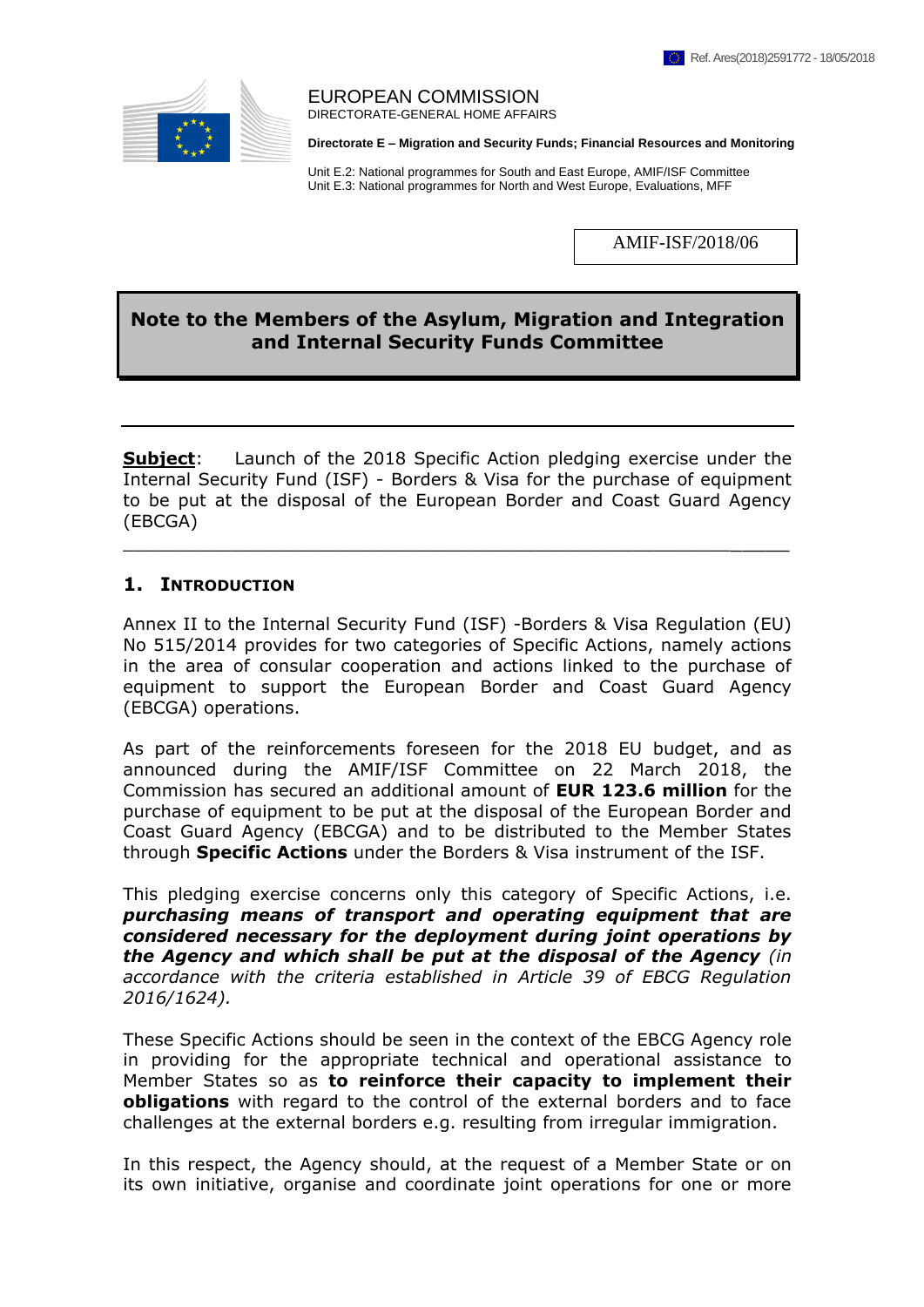Member States and deploy European Border and Coast Guard teams as well as the necessary technical equipment.

The main objective of this pledging exercise is to ensure better suitability and availability of equipment for the operations carried out by the EBCG Agency regardless the place of deployment where the given equipment would be needed. Consequently, **the equipment purchased under the Specific Actions should enable the Agency to provide for equipment which otherwise would not be available in the Member States hosting those operations**.

It is important to stress that the **European Border and Coast Guard Regulation**<sup>1</sup> **has further clarified and reinforced the legal obligations of Member States** to put the equipment, co-financed through Specific Actions, at the disposal of the Agency. More concretely, such equipment shall:

- be registered in the technical equipment pool managed by EBCGA;
- form part of the minimum number of equipment for a given year;
- be made available by Member States for deployment anywhere at the EU external borders at the request of the Agency, unless those Member States are faced with an exceptional situation substantially affecting the discharge of national tasks;
- for rapid border interventions and the so called urgent actions at the external borders, be made unconditionally available by Member States for deployment and, in that sense, they should be offered in the framework of the Rapid Reaction Equipment Pool.

As a result of the 2015 and 2017 pledging exercises, more than EUR 208 million were allocated to 14 Member States for EBCGA equipment Specific Actions under the respective ISF-Borders & Visa national programmes for the purchase of 49 different assets. Such assets are expected to be registered in the EBCGA technical equipment pool as soon as their acquisition is completed and made available for EBCGA operations in coming months and years.

# **2. GENERAL PRINCIPLES**

Specific Actions are designed as top-up funding, i.e. additional amounts that will be added to Member States' basic allocations depending on their willingness to implement under their National Programmes actions that respond to specific Union priorities and have a strong EU dimension.

The additional amount available for these Specific Actions is allocated to the Member States on the basis of their pledges, i.e. applications that will be assessed by the Commission, in close collaboration with the EBCG Agency. If an application for a Specific Action is accepted by the Commission, the action and the corresponding amount will be included in the relevant ISF-Borders & Visa National Programme through a revision of the latter.

 $\overline{a}$ **<sup>1</sup>** Regulation (EU) No 2016/1624 of 14 September 2016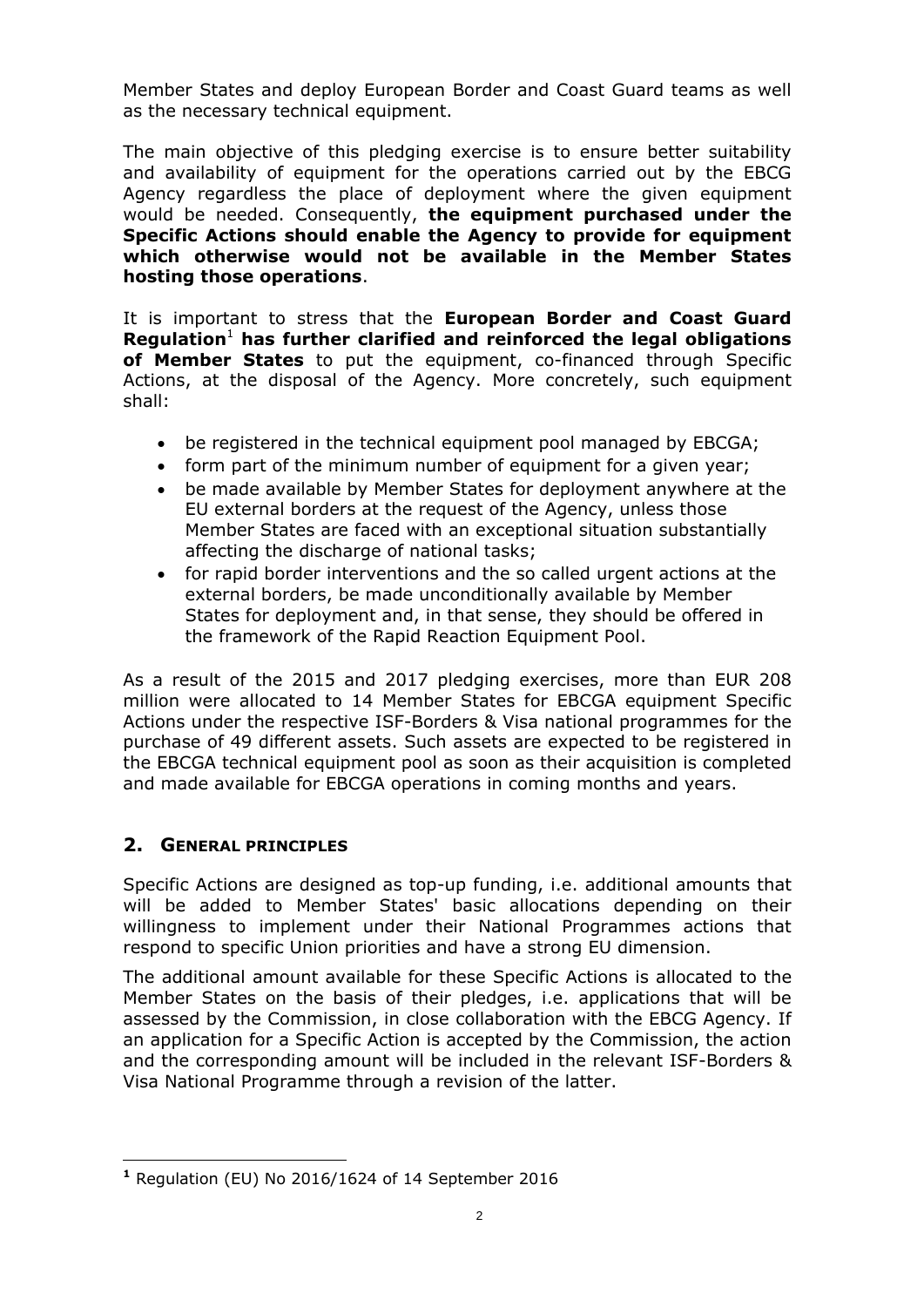# **3. PLEDGING EXERCISE**

In order to allow the Commission to allocate the available additional funding, all applications by Member States for Specific Actions must be assessed at the same time.

Member States are invited to submit their applications at the latest by **22 June 2018** close of business, using the application form in annex accompanied by the Technical Assessment form. Applications submitted after this deadline will not be considered for the final assessment.

The applications should be submitted through SFC2014 as an 'other Member State document' attached to the most recently approved ISF-Borders & Visa National Programme. Member States may submit additional documentation if so desired.

The applications will be evaluated by the Commission in close collaboration with EBCG Agency.

All applications must correspond to equipment listed under section 3.1 and further detailed in the annexes of this document. In the event that the Specific Action is over-subscribed, a two-step procedure may be used to refine the selection, where the Commission may ask for further information.

The information on the successful offers will be communicated to the Member States in September 2018 and the respective revisions of the national programmes are expected to be finalised in autumn 2018.

# **3.1. The Agency's equipment needs**

In consultation with the EBCG Agency, the following types of mobile**<sup>2</sup>** equipment were identified as eligible for this pledging exercise:

| <b>Indicative</b><br>number of<br>units to be<br>procured<br>through<br>current<br>pledging | <b>Type of equipment</b>                         | <b>Maximum</b><br>number of units<br>to be awarded<br>per Member<br><b>State</b> |
|---------------------------------------------------------------------------------------------|--------------------------------------------------|----------------------------------------------------------------------------------|
|                                                                                             | <b>Maritime equipment</b>                        |                                                                                  |
| up to $2$                                                                                   | Offshore patrol vessels (OPVs)                   | 1                                                                                |
| up to $5$                                                                                   | Coastal patrol vessels (CPVs)                    | 1                                                                                |
| up to $15$                                                                                  | Coastal patrol boats (CPBs)                      | $3$ to 5                                                                         |
|                                                                                             | subcategories:<br>Covered Boat; Fast Boat - RHIB |                                                                                  |
|                                                                                             | <b>Aerial equipment</b>                          |                                                                                  |
|                                                                                             | <b>Heavy Helicopter</b><br>(HELO – HD)           |                                                                                  |

 $\overline{a}$ <sup>2</sup> Fixed equipment is to be financed via the Member States' national programmes.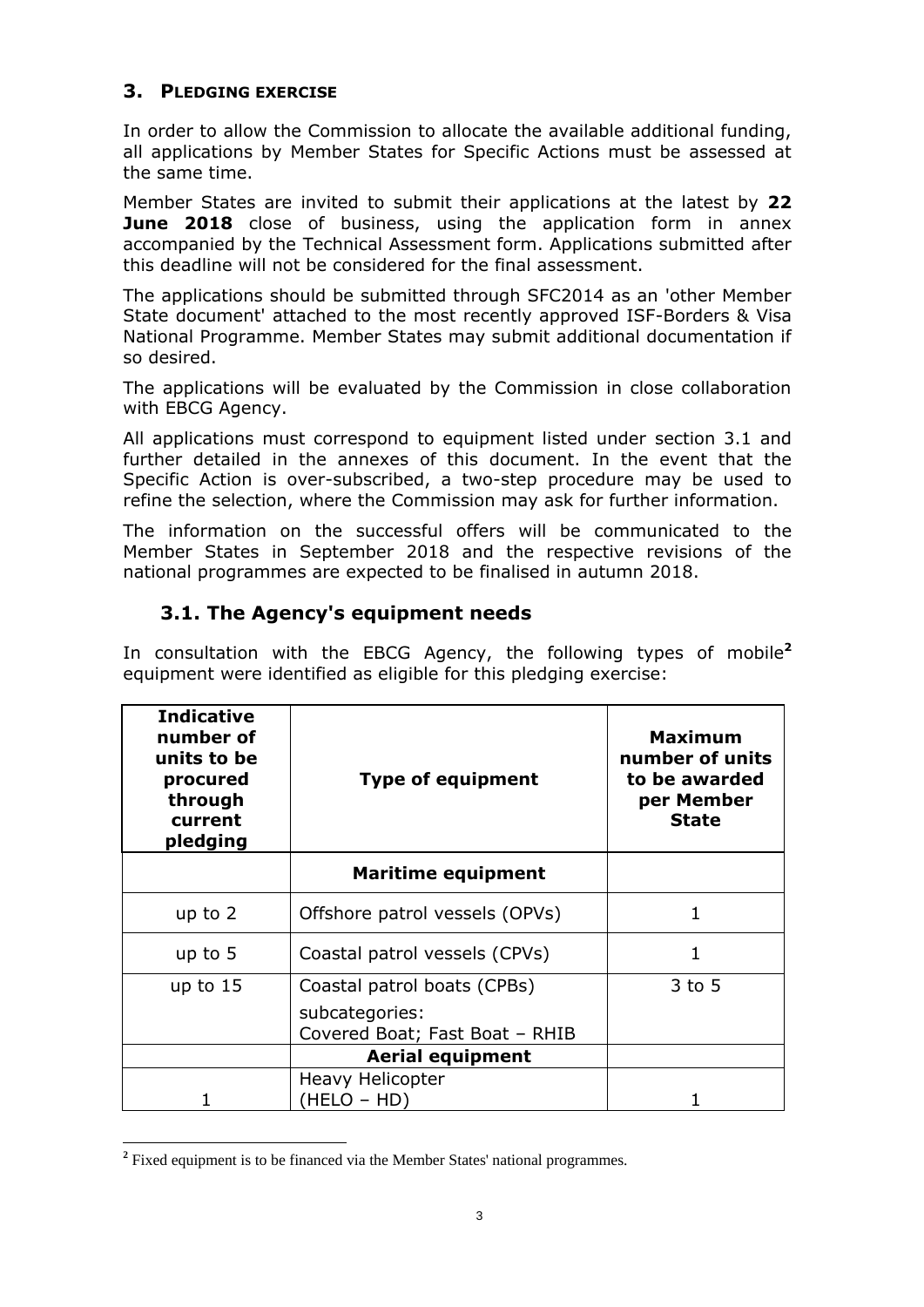The Member States are invited to submit their offers reflecting the technical specifications and taking into account all elements presented in Annex I and II. Only costs linked to the purchase of the equipment itself are eligible under this Specific Actions. Running costs and costs for maintenance during periods when the asset is not deployed for an operational activity of the Agency can be envisaged under the National Programmes.

The number of units to be co-financed should be considered as indicative and will depend on the total costs of the best project proposals as compared to the availability of the budget. As indicated above, in order to ensure the widest possible distribution of co-financed assets between Member States, the Commission intends to limit the number of co-financed assets per Member State (per type). At the same time, in principle the same Member State may not be awarded more than two types of equipment.

# **4. EVALUATION METHODOLOGY**

 $\overline{a}$ 

Building on the experience and selection criteria of the previous pledging exercises, the assessment of the Specific Actions proposed under this call will be based on the following criteria:

1. **Overall quality/price feasibility and affordability** – this criterion shall assess the overall quality of the project proposal, including the technical specifications and the adequacy of estimated price per item of equipment. It will also take into account other detailed information provided in the application as technical expertise and price feasibility, information on the future through-lifetime management costs such as running and maintenance costs, supply chain management, storage etc.**<sup>3</sup>** , as well as specific equipment available on board of the assets.

2. **Compliance with the identified needs** – this criterion shall assess in particular the adequacy of the technical equipment proposed vs the needs identified by the Agency. Assessment will take into account compliance with the minimum standards/requirements for technical specifications included in this note and reflecting standards for the inclusion in the Agency's Overall Minimum Number of Technical Equipment (OMNTE). Applications for assets not respecting the minimum technical requirements set out in the Annexes will be excluded.

3. **Likelihood to deploy** – this criterion shall assess the level of likelihood that the proposed equipment will be deployed on joint operations, upon the EBCGA request. Assessment will take into account, but not be limited to, technical parameters such as range of autonomy as well as transfer costs from the home MS to the operational area compared to the average duration of deployment.

**<sup>3</sup>** The price of the offered assets (including among others daily running cost for vessels, flying costs for aerial assets) should not exceed the ceiling of the average price for the same kind of asset that a MS contributed during Joint Operations based on the Running Expenses of Means (REM), see Annex III. This price should not include depreciation cost.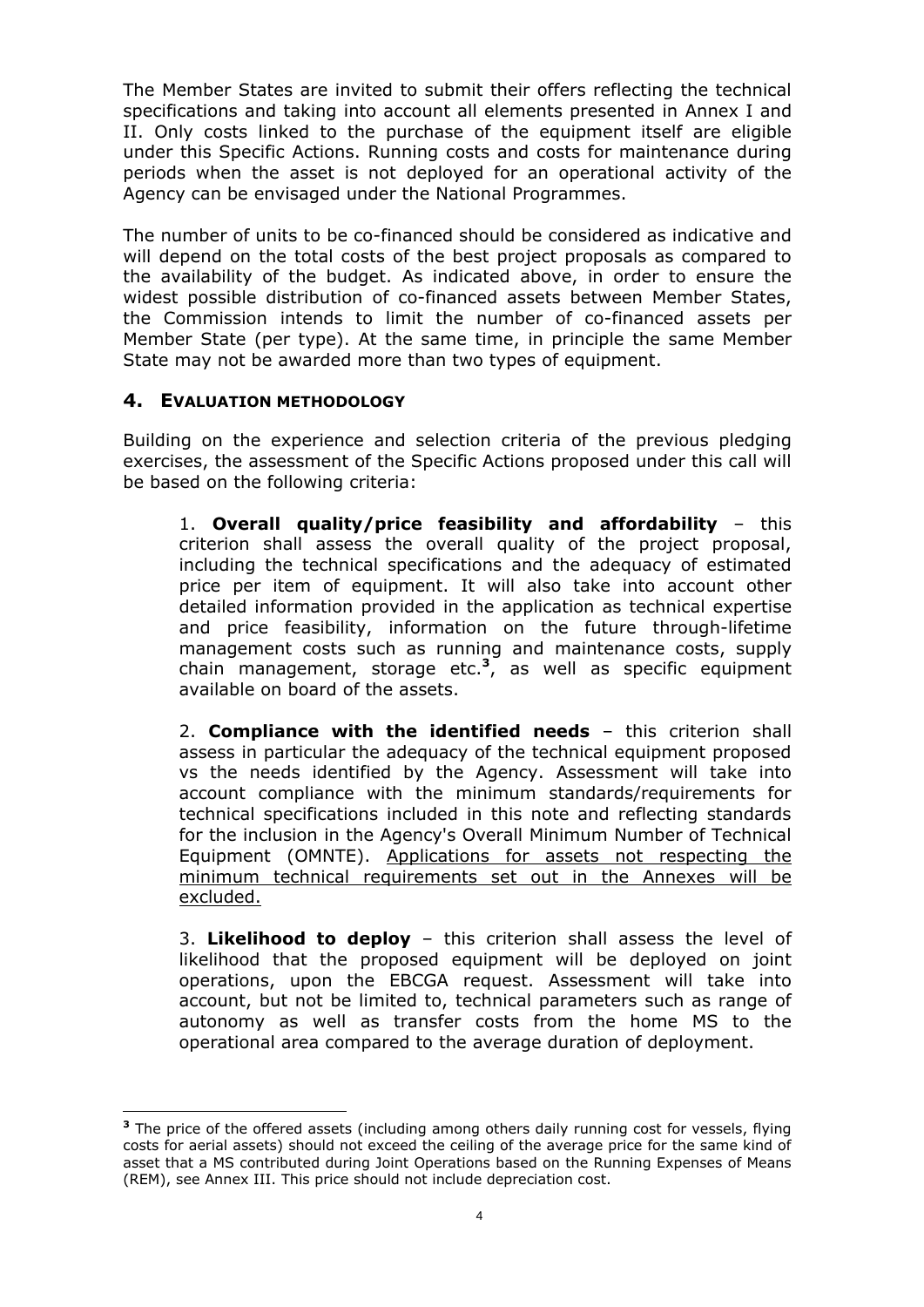4. **Project Delivery**– this criterion shall assess the applicant's ability to procure the assets and make them available to the Agency. In this regard, the feasibility of the procurement process planning will be taken into account, including the timeline for the development of technical specifications or possibility to quickly adapt/customize existing technical specifications e.g. those prepared for similar recent acquisitions. Prior experience with similar procurements and experiences under the previous specific actions will be duly taken into account. This aspect is especially important taking in consideration the limited remaining funding period for incurring expenditure**<sup>4</sup>** .

All the criteria are equally important**<sup>5</sup>** . It is essential to ensure the earliest possible availability, therefore Member States with successful offers are expected to start the preparatory stages of procurement procedures immediately after the initial notification by the Commission and effectively launch the procurement process shortly after the revision of the national programmes is concluded.

It is not possible to apply for financing of equipment that has already been procured and delivered. However, Member States in the process of procuring assets clearly eligible under the present pledging, may apply if co-funding for such equipment is not already envisaged/received either under the ISF National Programme or other EU programmes.

# **5. IMPLEMENTATION ISSUES**

# **5.1. General**

The additional funding allocated for a Specific Action under the National Programme of a given Member State may not be used for any other purpose than that of implementing the Specific Action awarded. This means that in case of under-spending or non-implementation of the Specific Action, the corresponding amount cannot be transferred to any other part of the national programme or be used for purchasing other type of equipment than the one that was awarded. Any unused amounts for which payments have been made by the Commission will have to be reimbursed to the Union budget.

The additional allocation is to be used strictly for the number of items and types of equipment awarded. The minimum technical specifications as outlined in this document are to be respected; any necessary change of the technical specifications compared to the ones presented in the pledges shall be subject to prior approval by the Commission services. Costs exceeding the original pledge can be covered through the National Programme, on the condition that the other priorities of the NP are not substantially affected.

Whereas the standard co-financing rate under the national programmes is 75%, Specific Actions may benefit from an increased co-financing rate**<sup>6</sup>** of 90%.

 $\overline{a}$ **<sup>4</sup>** Expenditure must be incurred before 31 December 2022 to be eligible, cf. Art. 17 (3) of Horizontal Regulation (EU) No 514/2014.

**<sup>5</sup>** Each criterion weights 25%. Additional positive/negative points can be attributed for assessment criterion 1 and 2 during the selection process i.e. negative points for prices above reference prices or positive points for technical features above requirements. The additional/ negative points are added/ subtracted from the total result.

**<sup>6</sup>** Article 16(4) of Horizontal Regulation (EU) No 514/2014.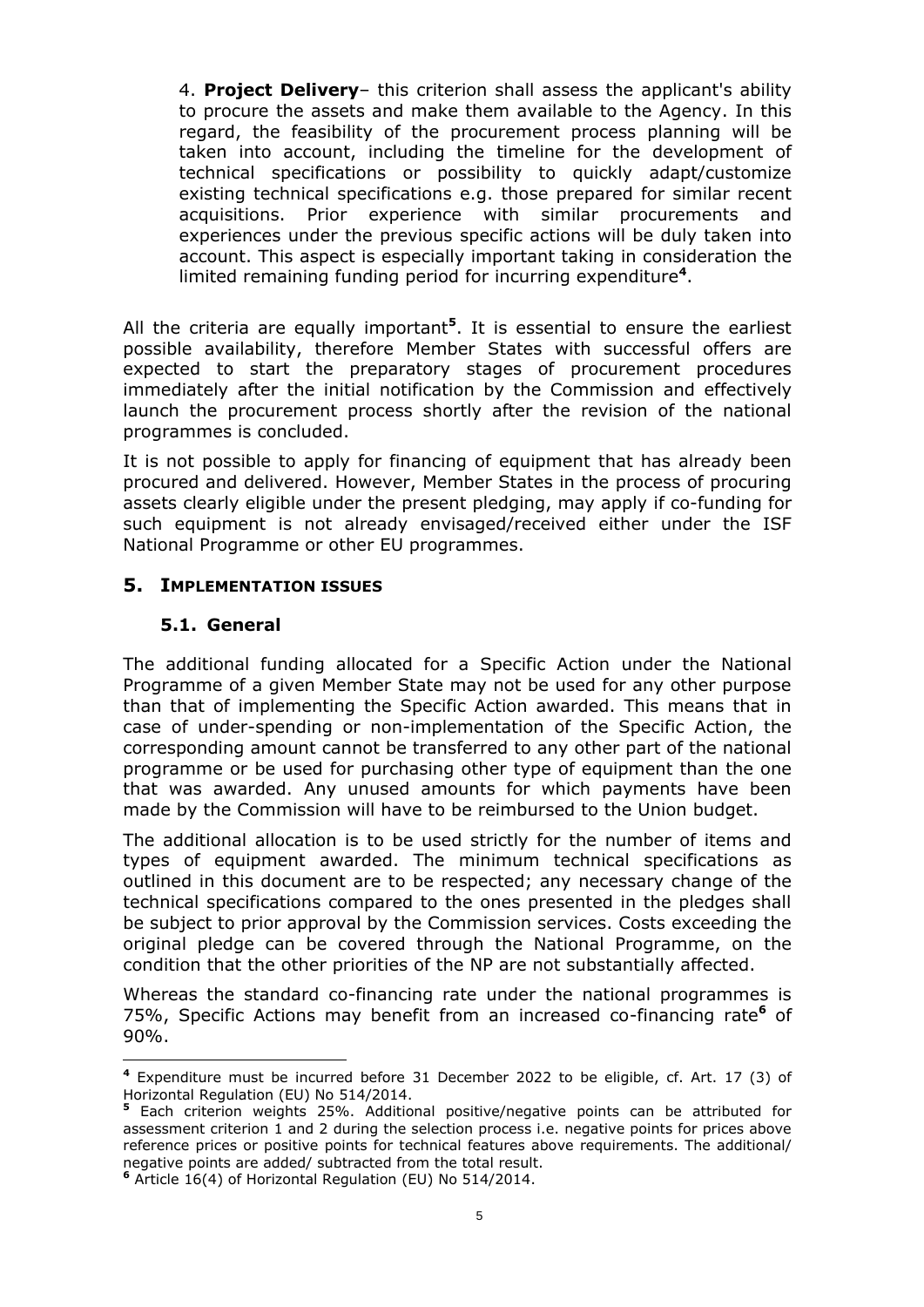# **5.2. The process of acquisition**

Within one month following the award of the specific actions, Member States will be invited to submit to the Commission a detailed calendar on different steps for the acquisition. The Agency will be kept informed on every development in this process, and may be requested to provide technical support, if/as necessary, in particular as regards any issue related to the technical specifications.

Before launching the procurement procedure, the technical specifications shall be consulted with the Agency.

Member States will have to report regularly (every two months) on the state of play of the implementation of the action, in particular the status of the procurement process. Such close monitoring aims at ensuring the procurement and delivery of the assets in a timely manner and in full compliance with the agreed technical specifications, in particular given the end of eligibility period (31 December 2022) under the ISF.

# **5.3. Use of the purchased assets**

Member States shall register the equipment purchased under the Specific Action in the EBCGA Technical Equipment Pool and make it available to EBCGA in accordance with Article 39 of the EBCG Regulation.

The co-financed assets are expected to be put at the disposal of EBCGA, upon its request expressed in the framework of annual bilateral negotiation, during a minimum period of 4 months per year. It is for the EBCGA to decide when and where such assets should be put at its disposal to boost the Agency's operational effectiveness.

It should be noted that the equipment considered as 'being put at the disposal of the Agency for a minimum period of 4 months per year' is the equipment made available for EBCGA-coordinated operations carried out in another host Member State and not in the context of deployments by the host Member States.

The maintenance and operational costs for equipment at the time when it is not being used in EBCGA joint operations or rapid border interventions (i.e. when it is being used for tasks of a national character at the Member State's own borders) are to be borne by the Member State who owns it. These costs are eligible for support from Operating Support under ISF-Borders & Visa.

After the day of successful purchase, this equipment should be registered in the Agency's pools for a minimum duration of ten years and made available to the Agency in accordance with the above-mentioned conditions.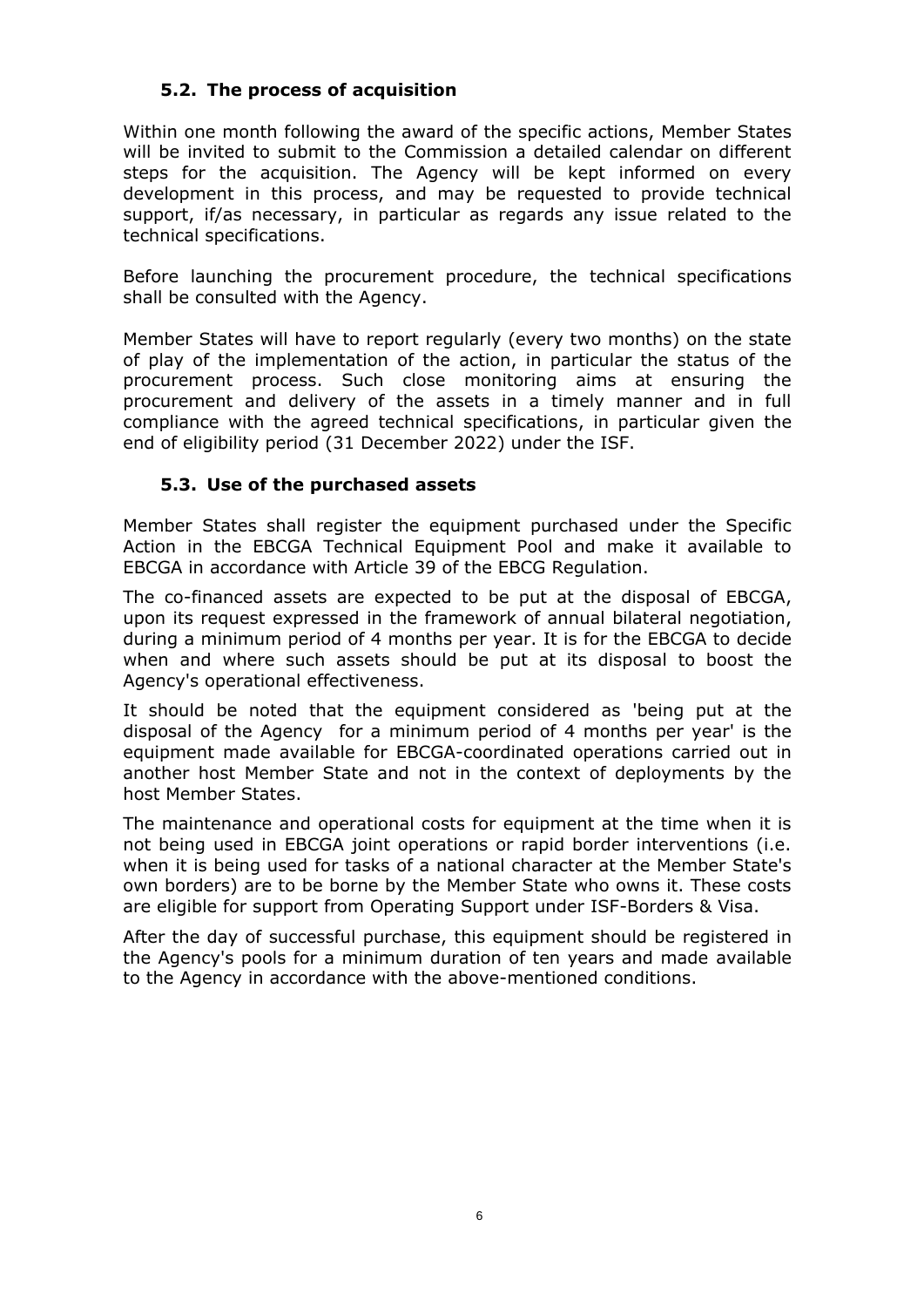### Annexes:

Annex I: Requirements for Maritime Equipment for EBCG Operations**<sup>7</sup>**

Annex II: Requirements for Aerial Equipment for EBCG Operations**<sup>8</sup>**

Annex III: Running Expenses of Means (REM) of Maritime and Aerial Assets (HELO HD) – data issued from EBCGA REM for different types of assets

Annex IV: Application Form (word document)

Annex V: Technical assessment form (excel)

 $\overline{a}$ 

**<sup>7</sup>** These minimum technical requirements are based on the specifications drafted by the expert Working Group – composed by EBCGA and Member State experts -, being still a work-inprogress.

**<sup>8</sup>** These requirements are developed on the basis of the Selection criteria for the Technical equipment, adopted by EBCGA Management Board in its Decision No5 from 26 March 2013.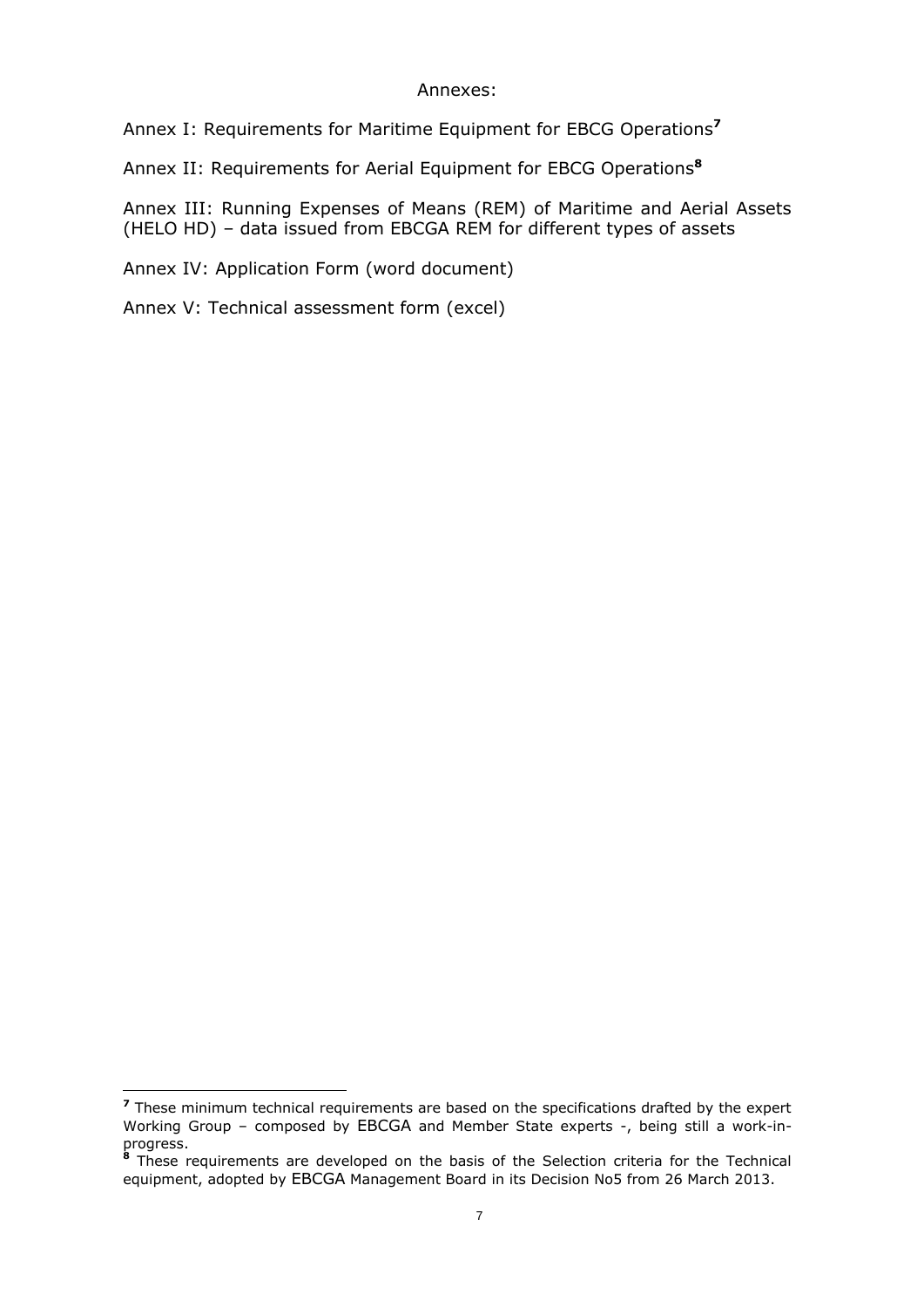### **Annex I: Requirements for Maritime Equipment for EBCG Operations**<sup>9</sup>

### **Category:** Offshore Patrol Vessel (OPV)

**Functions**: Main focus on Maritime border surveillance; additional functions support in multipurpose operational activities with a focus on coast guard functions cooperation including law enforcement.

**Definition/purpose of use:** Open Sea Patrol Vessel (OPV) = Range depending on the types of Vessel: 1501 Nm at least at economical speed.

**Reference price**: range EUR 16-26 million per OPV

- EUR 16 million for smaller OPV;
- EUR 26 million for larger/high-end OPV.

#### **Operational suitability**

- Length 50≤72 m;
- Autonomy 1501 nm and above at economical speed;
- Endurance no less than 10 days:
- Cabin space to facilitate ship-handling crew plus at least 6 operational crew and 2 EBCGA liaison officers;
- Maximum speed at least 19 knots;
- Full operational ability in sea state 5 Douglas scale (DS) Swell 6;
- Ability to navigate in sea state DS 7 Swell 7;
- Ability to transmit EBCGA real-time position via EBCGA Positioning System (FPS).

#### **Search and Rescue**

Presence of relevant surveillance, logistics and communication equipment on board:

- Capacity to rescue and accommodate minimum 250 people (on board up to 24 hours);
- Capacity to transfer minimum 50 people (on board up to 48 hours);
- Paramedic personnel on-board the vessel:
- Certified winching area;
- 2 x Dinghys on board that can be lowered in a sea state of DS 4 minimum;
	- Maximum speed for Dinghy at least 30 knots;
	- o Dinghy to rescue and transfer minimum 10 persons.

#### **Communication and surveillance**

- Telecommunication equipment as required for sea Area A3 in GMDSS regulation:
- X-band marine radar (at least 10 KW);
- S-band marine radar (at least 24 KW);
- VHF air-band transceiver;

 $\overline{a}$ **<sup>9</sup>** These minimum technical requirements are based on the specifications drafted by the expert Working Group – composed by EBCGA and Member State experts -, being still a work-inprogress.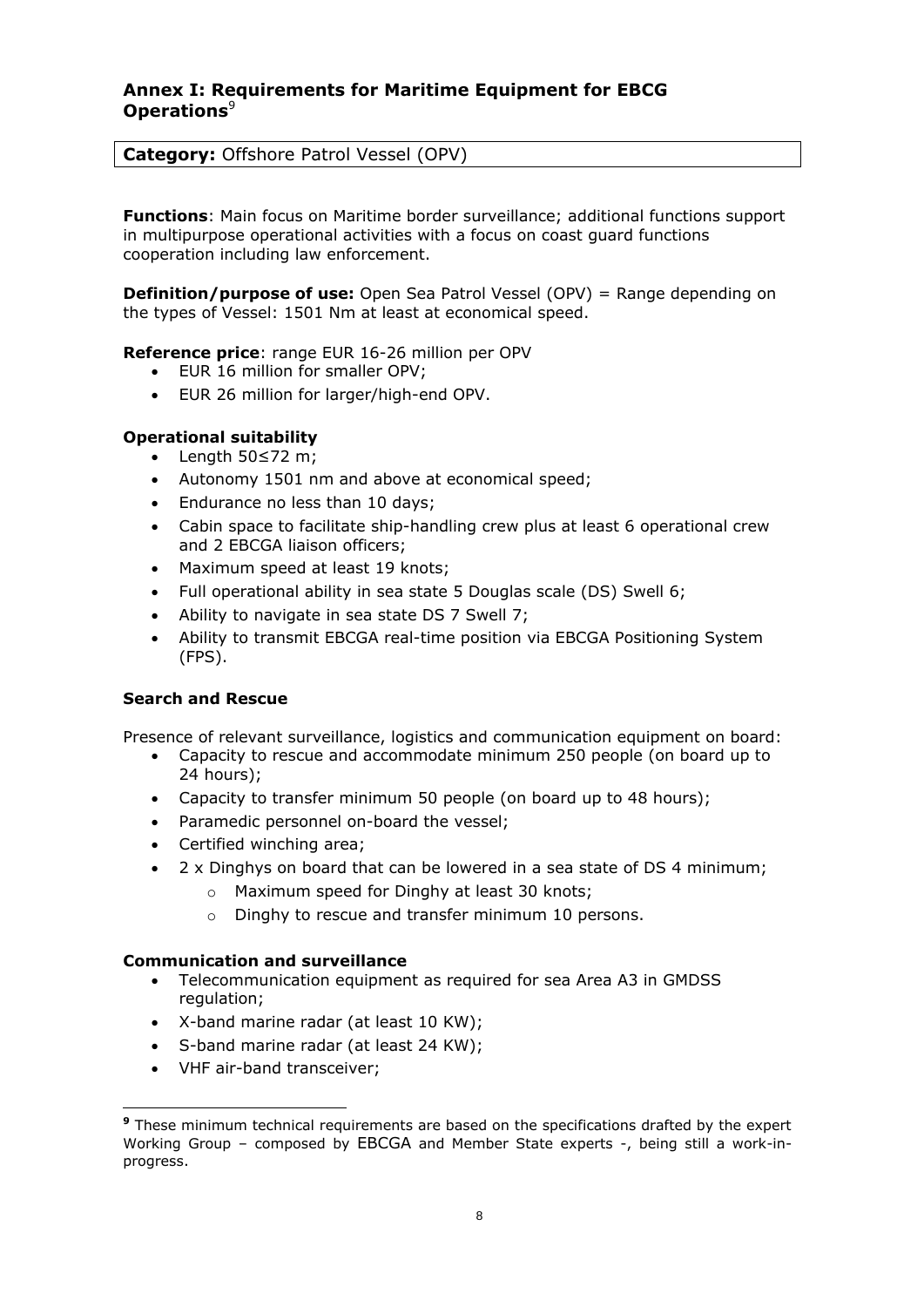- VHF-DF (156-174 MHz & 121.5 MHz);
- UHF transceiver;
- Electronic navigational charts with nautical maps covering possible deployment areas;
- Fixed, long-range, gyro-stabilized EO/IR HD System;
- AIS system;
- Video/voice recorder for minimum 12 hours;
- VHF Radio Finder for maritime frequencies.

### **Other requirements**

- Economical minimum speed 6 knots;
- Sensor System with 360° view ability, with HD video recording ability onboard and data streaming;
- SAT communications voice/data;
- Marine louder speakers system;
- Bow thruster;
- Marine searchlight;
- Minimum 1 water cannon: to be able to spread water at min. 50 m (in case of need – migrants/facilitators can set fire on board of their boat);
- To be able to have on board a container (if no other space available) as an infirmary room, to create an isolated area for contagious diseases or pollution cases min. 10 feet.

#### **Deployment capacity**

 Length of the deployment period – at least 30 days; Providing adequate number of crew members in order to implement the tasks assigned in the Operational Plan.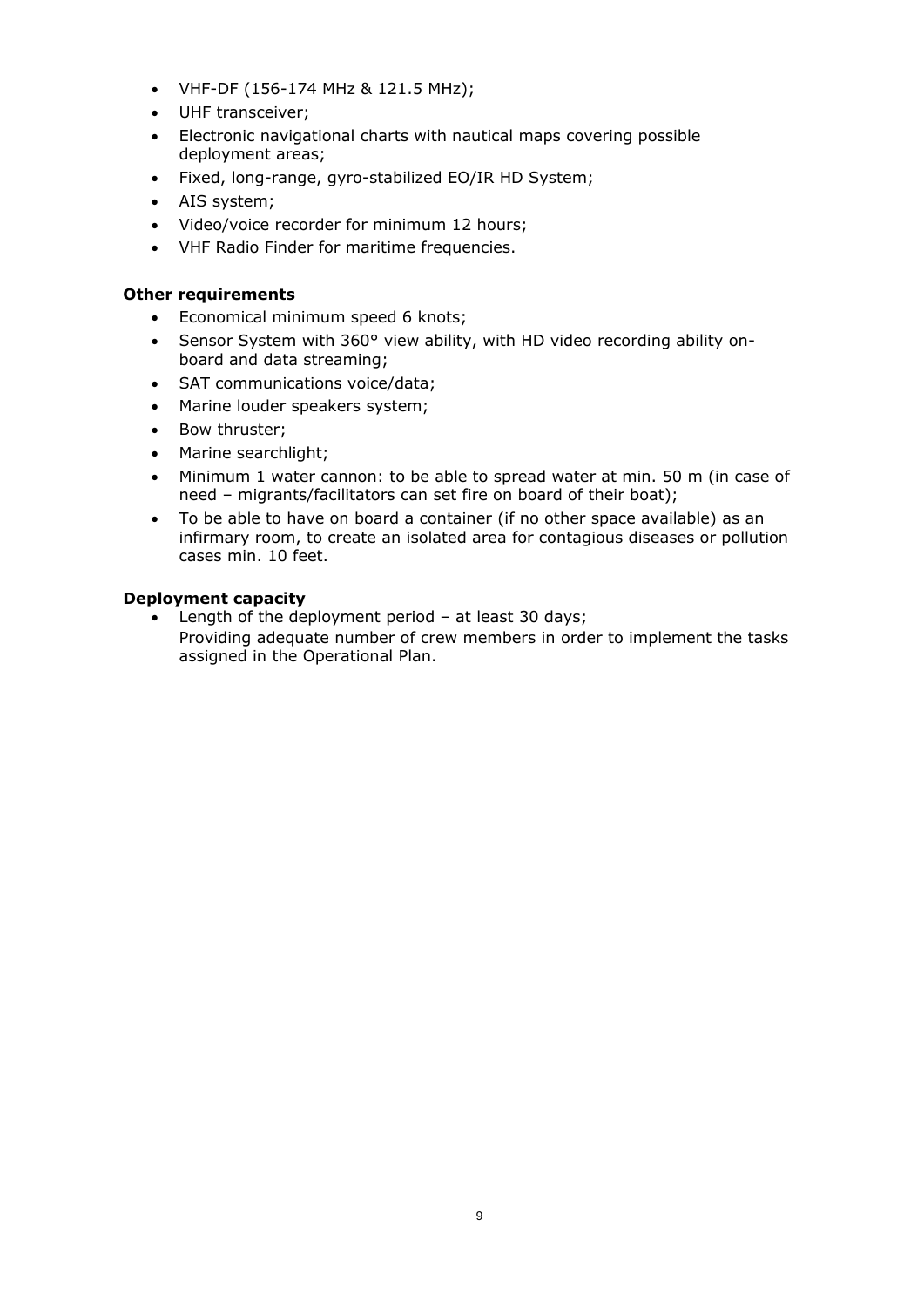**Functions**: Maritime border surveillance, support in multipurpose operational activities with focus on coast guard functions cooperation including law enforcement.

#### **Reference price**: range EUR 6-10 million per CPV

- EUR 6 million for smaller CPV;
- EUR 10 million for larger/high-end CPV.

#### **Operational suitability**

- Length 25≤49 m;
- Autonomy from 600 to 1500 nm;
- Endurance minimum of 3 days;
- Maximum speed at least 25 knots;
- Capacity to accommodate ship-handling crew and at least 6 operational crew and 1 Liaison Officer;
- Full operational ability in sea state 4 Douglas scale (DS) Swell 6;
- Ability to navigate in sea state DS 6 Swell 6.

#### **Search and Rescue**

- Capacity to rescue a minimum 250 people for a short period;
- Capacity to transfer a minimum of 50 people for at least 10 hours;
- If CPV is not able to rescue people directly from water, then there should be a Dinghy;
- **Dinghy** should have the following characteristics:
	- o Can be lowered in sea state of DS 4;
	- o Maximum speed at least 25 knots;
	- o Capacity to rescue and transfer minimum 5 persons.

#### **Communication and surveillance**

- Radio equipment as required for sea Area A2 in GMDSS regulation; satellite phone;
- Ability to transmit EBCGA real-time position via EBCGA Positioning System (FPS);
- GPS with plotter (with Deployment Sea Region);
- VHF air-band transceiver;
- UHF transceiver;
- AIS system;
- Fixed, long-range, gyro-stabilized EO/IR HD System;
- Paramedical personnel on-board and medical equipment;
- VDR and other recording equipment for radars, radios and cameras on board to record automatically for at least 12 hours.

### **Other requirements (please specify below)**

- X-band marine radar (at least 10 KW);
- Economical speed between 12-15 knots;
- Sensor System with 360° view ability with HD video recording ability onboard and data streaming;
- Marine louder-speaker system;
- Marine searchlight.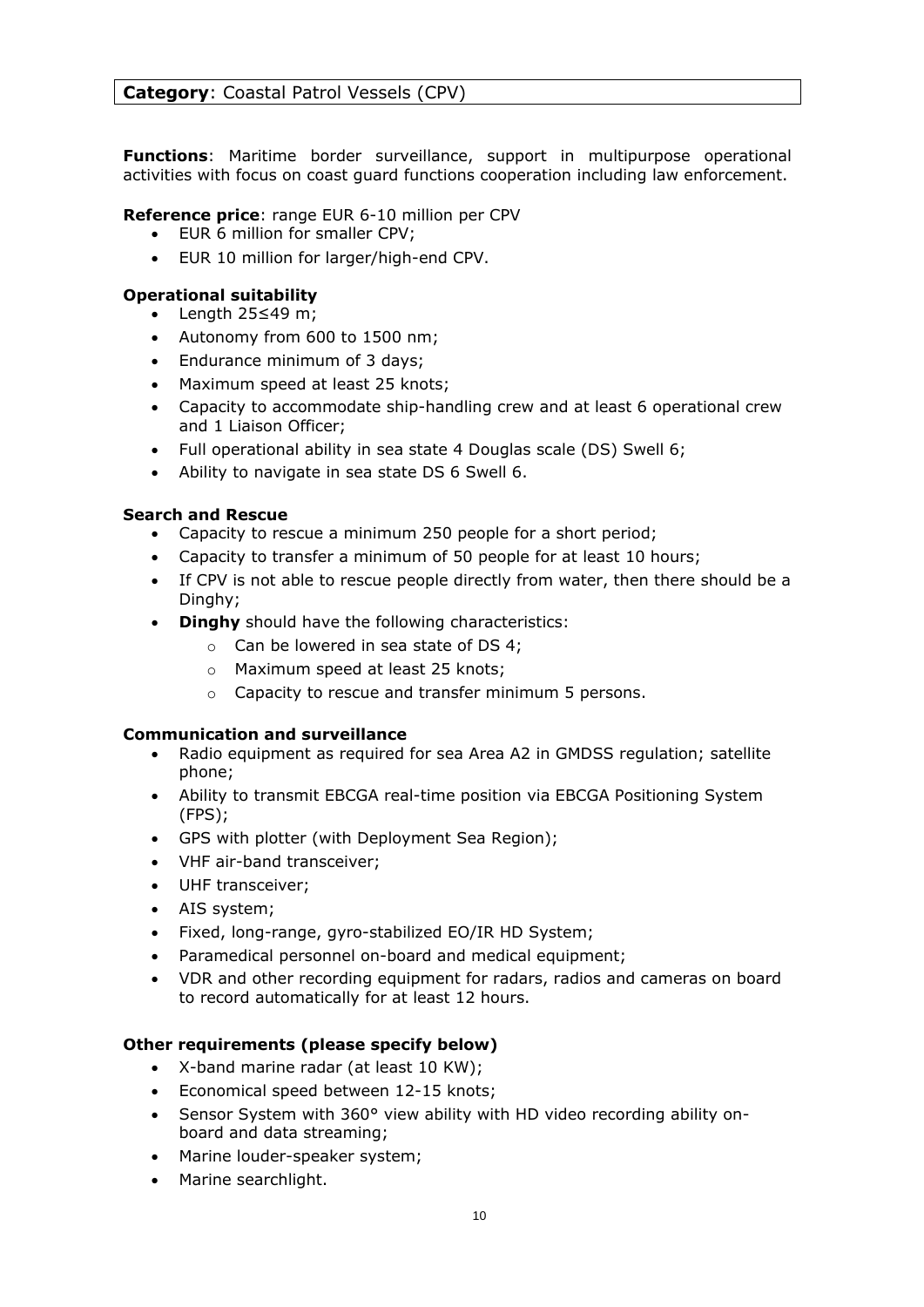- Length of the deployment period at least 30 days;
- Providing adequate number of crew members in order to implement the tasks assigned in the Operational Plan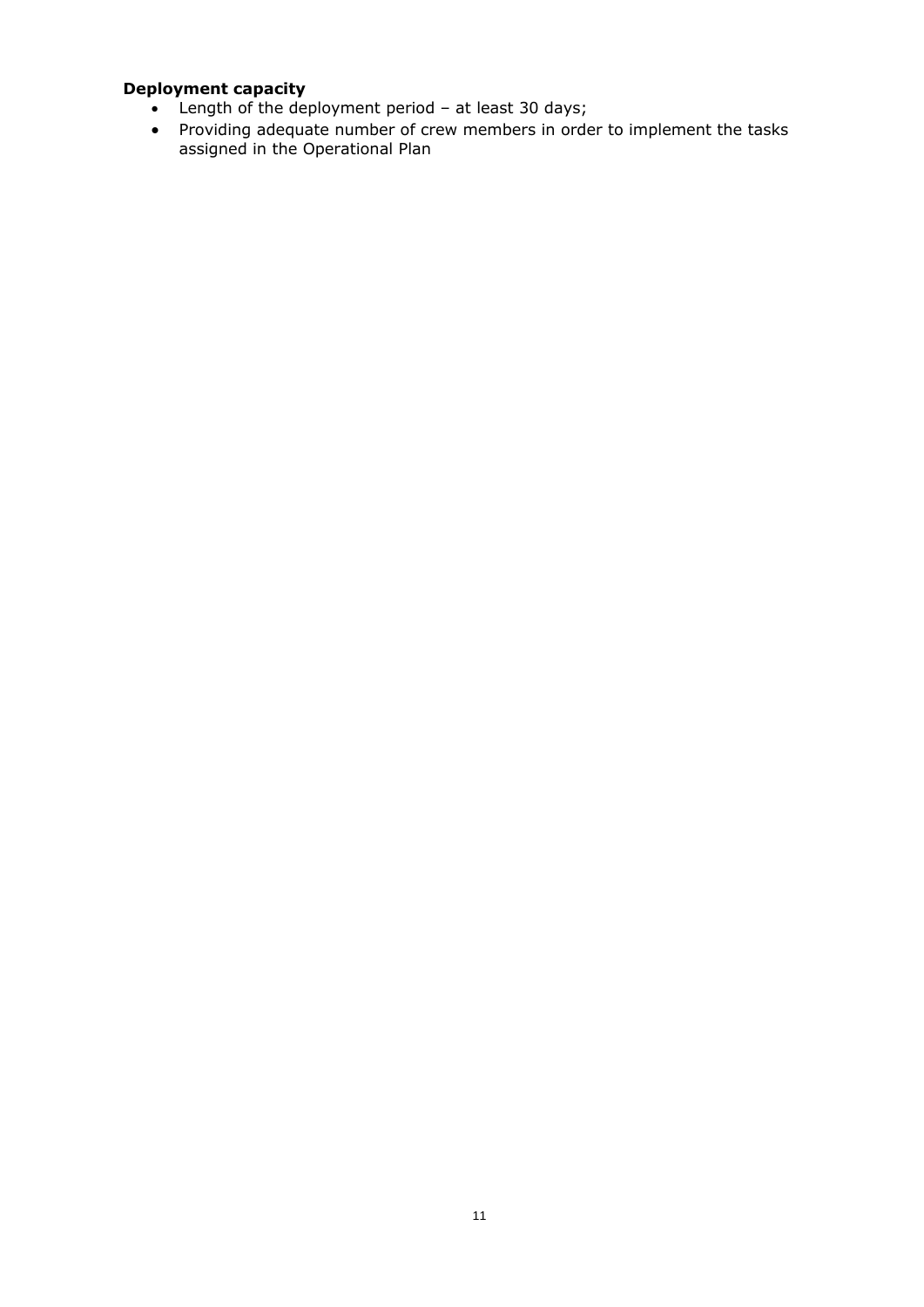**Functions**: Border surveillance at sea, interceptions of targets, support in multipurpose operational activities with focus on coast guard functions cooperation including law enforcement

#### **Reference price**:

EUR 3 million per CPB (Border Surveillance).

### **Operational suitability**

- Endurance/autonomy up to 250 nm;
- Maximum speed at least 30 knots;
- Minimum 6 hours patrolling per day;
- Capability to accommodate crew on board and at least 1 Liaison Officers;
- Full operational ability in sea state 4 DS;
- Capability to operate at night.

#### **Search and Rescue**

Presence of relevant surveillance and communication equipment on board:

- Capacity to rescue and transfer minimum 15 persons;
- Fixed, long-range, gyro-stabilized EO/IR HD System.

#### **Communication and surveillance**

Presence of relevant surveillance and communication equipment on board:

- VHF radio;
- Marine radar;
- Ability to take high resolution pictures and video of incidents;
- Navigation system with updated maps for responsibility area;
- Maritime VHF radio;
- Readiness to transmit to EBCGA real-time position data via EBCGA Positioning System.

- Length of the deployment period at least 30 days;
- Providing adequate number of crew members in order to implement the tasks assigned in the Operational Plan (minimum 2 persons of crew).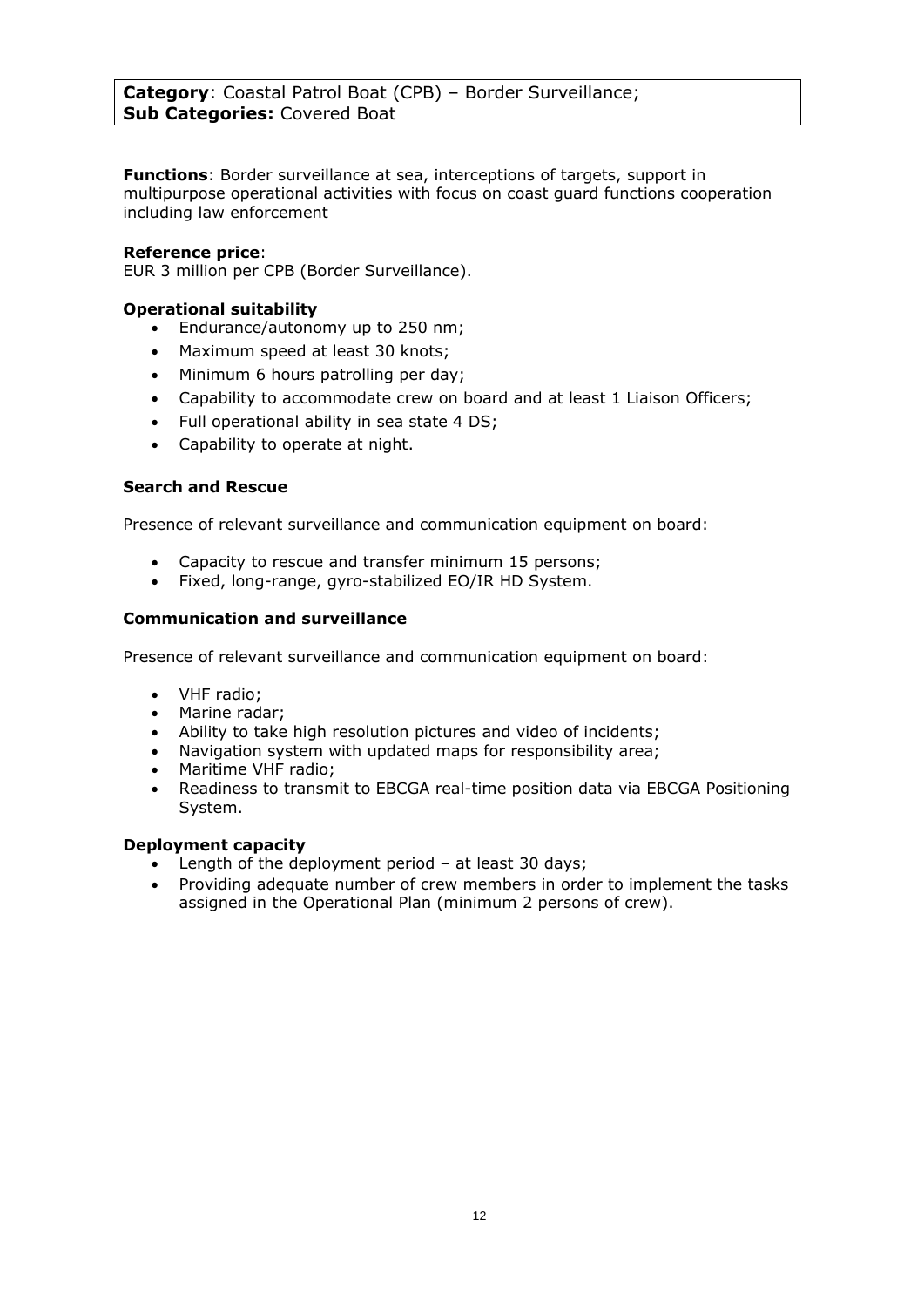**Category:** Costal Patrol Boat (CPB) – Interceptor; **Sub Categories:** Fast Boat - RHIB

**Functions**: Interceptions of targets of interest at sea - support in multipurpose operational activities with focus on coast guard functions cooperation including law enforcement

### **Reference price**:

- EUR 1 million per CPB (Interceptor);
- EUR 0.2 million for RIB platform;
- EUR 0.4 million for RIB equipped.

### **Operational suitability**

- Endurance/autonomy up to 250 nm;
- Maximum speed at least 40 knots;
- Minimum 6 hours patrolling per day;
- Capability to accommodate crew on board and at least 1 Liaison Officer;
- Full operational ability in sea state 3 DS;
- Capability to operate at night.

#### **Search and Rescue**

Presence of relevant surveillance and communication equipment on board:

- Capacity to rescue and transfer minimum 10 persons;
- EO/IR capacity (portable accepted).

### **Communication and surveillance**

Presence of relevant surveillance and communication equipment on board:

- VHF radio;
- Marine radar;
- Ability to take high resolution pictures and video of incidents;
- Navigation system with updated maps for responsibility area;
- Maritime VHF radio;
- Readiness to transmit to EBCGA real-time position data via EBCGA Positioning System.

- Length of the deployment period at least 30 days;
- Providing adequate number of crew members in order to implement the tasks assigned in the Operational Plan (minimum 2 persons of crew).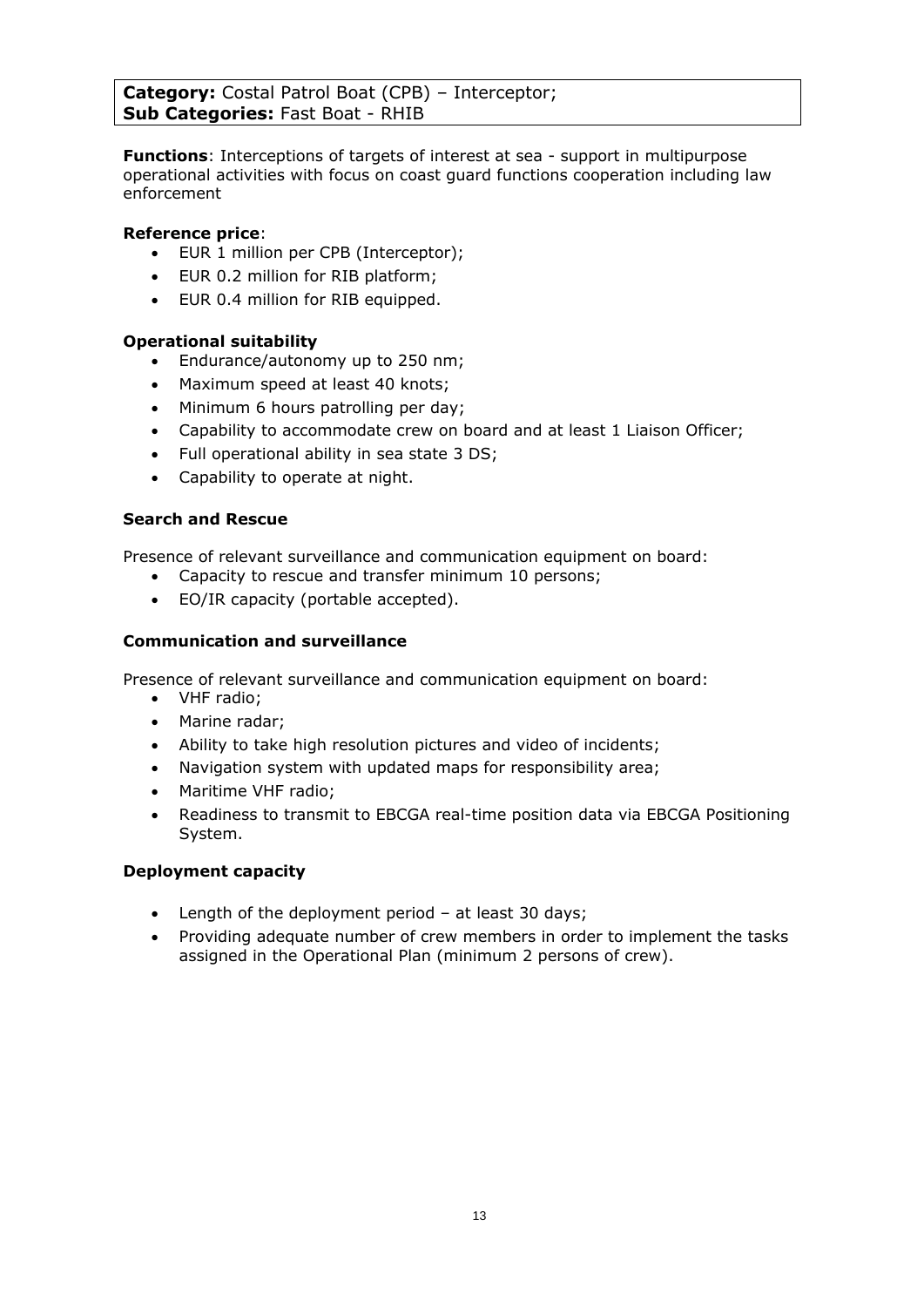# **Annex II: Requirements for Aerial Equipment for EBCG Operations**

**Category:** Requirements for a heavy**<sup>10</sup>** helicopter fitted for maritime operations**<sup>11</sup>**

#### **Reference price**:

Approximately EUR 22 million;

### **Operational suitability**

- Category "A"**<sup>12</sup>** (performance Class 1)**<sup>13</sup>** certified aircraft;
- Capability to take on board **in addition** at least 2 persons Liaison Officer and observer (not a crew member of MS/SAC) for regular patrol mission;
- Endurance not less than 3 hours (not taking into account fuel reserve);
- Crew and helicopter certified to carry out day and night flight operations under visual flight rules (VFR) and instrument flight rules (IFR);
- Capable of flying in instrumental metrological conditions (IMC);
- Safety equipment and sea survival equipment on-board (if distance from onshore site is beyond 10 minutes flight on cruise speed of the helicopter) for crew member and personnel;
- Helmets or headsets for crew members;
- Capacity to provide headsets to personnel other than crew members;
- Digital maps of the operational area (installed or available on-board);
- Capacity for SAR operations using rescue hoist / winch;
- Rescue capacity at least 10 people;
- Presence of relevant surveillance and communication equipment on board:
	- VHF/UHV and maritime band capable;
	- Maritime Surveillance Radar;

 $\overline{a}$ 

- Direction Finder in all emergency frequencies;
- Electro Optical/Infrared (EO/IR) sensors;

**<sup>10</sup>** Helicopter category Maximum Take-off Weight (MTOW) 9000 kg <.

**<sup>11</sup>** These requirements are developed on the basis of the Selection criteria for the Technical equipment, adopted by EBCGA Management Board in its Decision No5 from 26 March 2013.

**<sup>12</sup>** "Category A" with respect to helicopters' means a multi-engine helicopter designed with engine and system isolation features specified in the applicable airworthiness codes and capable of operations using take-off and landing data scheduled under a critical engine failure concept that assures adequate designated surface area and adequate performance capability for continued safe flight or safe rejected take-off in the event of engine failure.

**<sup>13</sup>** "Operation in performance class 1" means an operation that, in the event of failure of the critical engine, the helicopter is able to land within the rejected take-off distance available or safely continue the flight to an appropriate landing area, depending on when the failure occurs.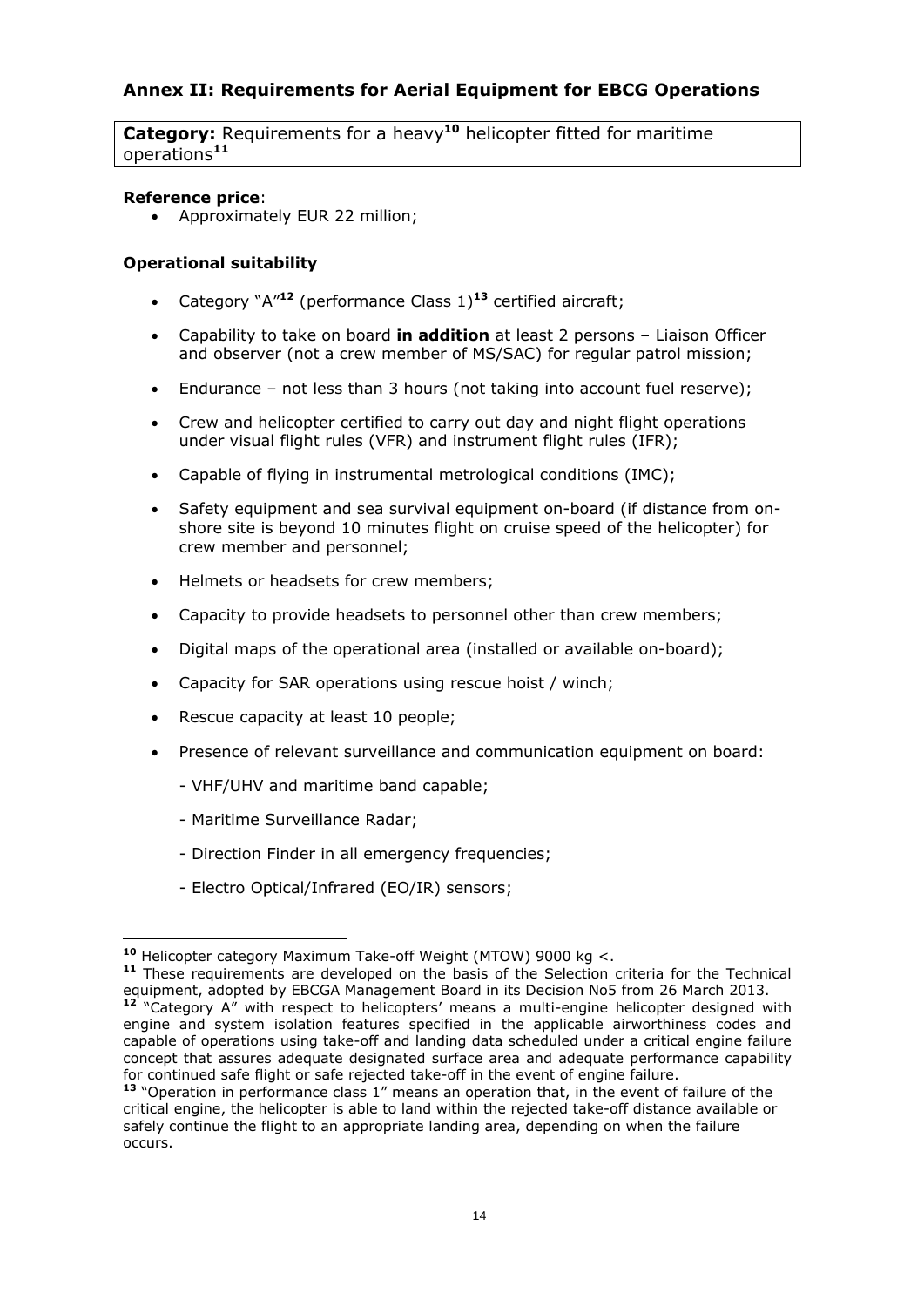- SATCOM Voice or equivalent.
- Additional equipment on-board/additional features (non obligatory)

E.g.:

- o Synthetic aperture radar (SAR) or/and Surveillance radar or/and Side-Looking Airborne Radar (SLAR);
- o Ability to use rescue swimmer during SAR;
- $\circ$  Medevac capability / medic on-board / medical assistance on-board;
- o Airborne Video Broadcast Down Link System / Downlink / Data link / Line of Sight (real time motion video streaming and data);
- o Readiness to transmit to EBCGA real time position data (similar to EBCGA Positioning System / or partial integration with EBCGA Positioning System / or acceptance of EBCGA Positioning System onboard);
- o AIS receiver;
- o Weather radar;
- o Certified Night Vision Imaging Systems (NVIS) equipment on-board.

- Length of the deployment period at least 30 days;
- Providing adequate number of crew members in order to implement the tasks assigned in the Operational Plan